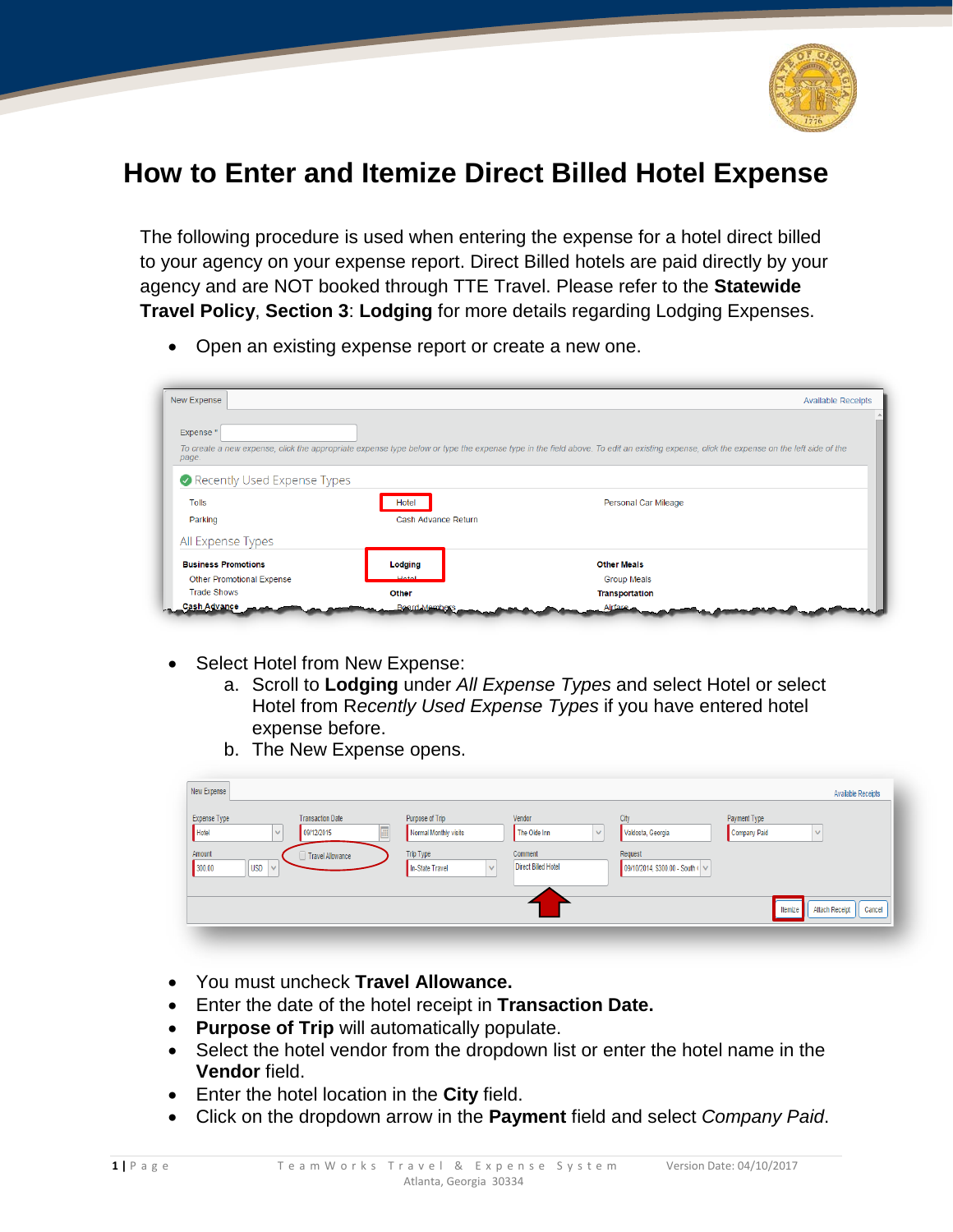- Enter the total reimbursable amount from the Hotel Receipt in the **Amount** field.
- **Trip Type** will automatically populate.
- Enter a comment such as *Direct Billed* or *Direct Billed to Agency* into the **Comment** field.
- If you have a Request assigned to this expense report, make certain the **Request** field is correct.
- Click **Itemize** to open the itemization window.

| Nightly Lodging Expenses<br>Expense                    |                                    | <b>Available Receipts</b>          |
|--------------------------------------------------------|------------------------------------|------------------------------------|
| <b>Check-in Date</b>                                   | Check-out Date<br>Number of Nights |                                    |
| E<br>09/09/2015                                        | E.<br>09/12/2015<br>l 3            |                                    |
| <b>Recurring Charges (each night)</b>                  |                                    |                                    |
| Room Rate                                              | Room Tax                           |                                    |
| 95.00                                                  |                                    |                                    |
| Other Room Tax 1                                       | Other Room Tax 2                   |                                    |
| $\Box$ Combine room rate and taxes into a single entry |                                    |                                    |
| <b>Additional Charges (each night)</b>                 |                                    |                                    |
| Expense Type                                           | Amount                             |                                    |
| <b>Hotel Tax</b><br>$\checkmark$                       | 5.00                               |                                    |
| Expense Type                                           | Amount                             |                                    |
| Choose an expense type<br>$\checkmark$                 |                                    |                                    |
|                                                        |                                    |                                    |
|                                                        |                                    | <b>Save Itemizations</b><br>Cancel |

- Enter the **Number of Nights** you stayed and click in the Check-In date to populate it.
- Enter *Recurring Charges*:

**NOTE**: In our example the hotel is in Georgia and the total Hotel Expense was \$300. The nightly Room Rate was \$95, there was no Sales Tax and no Occupancy Tax. The nightly GA Transportation Funding Bill Tax was \$5.

- Enter the nightly room rate in **Room Rate.**
- No **Room Tax** (Sales Tax) should appear on your direct billed receipt.
- Go to the *Additional Charges (each night)* section and click on the dropdown under **Expense Typ.e**
- Scroll to *Lodging* and select **Hotel Tax.**
- Enter \$5 in **Amoun**t.
- Click **Save Itemizations.**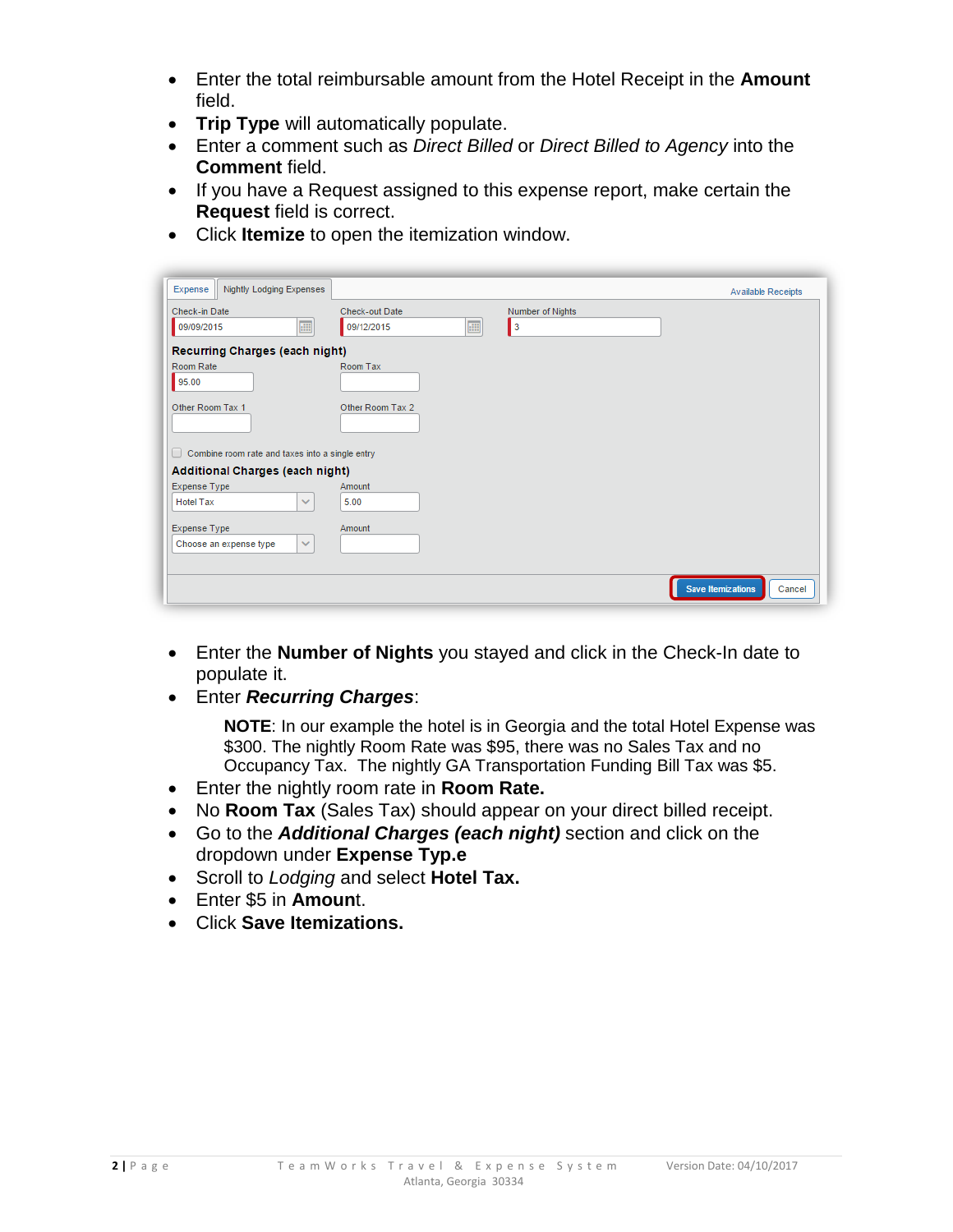|          |                           | South GA Visits September                |                 |                  |
|----------|---------------------------|------------------------------------------|-----------------|------------------|
|          | + New Expense             | Details <b>v</b> Receipts <b>v</b>       | Print / Email * |                  |
| Expenses |                           |                                          |                 | View *           |
|          | Date v                    | <b>Expense Type</b>                      | Amount          | <b>Requested</b> |
|          | <b>Adding New Expense</b> |                                          |                 |                  |
|          | 09/12/2015                | Hotel<br>The Olde Inn, Valdosta, Georgia | \$300.00        | \$300.00         |
|          | 09/09/2015                | Hotel                                    | 595 00          | \$95.00          |
|          | 09/09/2015                | <b>Hotel Tax</b>                         | \$5.00          | \$5.00           |
|          | 09/10/2015                | Hotel                                    | \$95.00         | \$95.00          |
|          | 09/10/2015                | <b>Hotel Tax</b>                         | S5.00           | \$5.00           |
|          | 09/11/2015                | Hotel                                    | \$95.00         | \$95.00          |
|          | 09/11/2015                | <b>Hotel Tax</b>                         | \$5.00          | \$5.00           |

- The **Itemized Charges** display under the total hotel expense on the Expense Report.
- You can collapse all the hotel line entries into one line by clicking on the downward arrow between the check box and the date.

|       |                           | South GA Visits September                |                 |                  |
|-------|---------------------------|------------------------------------------|-----------------|------------------|
|       | $+$ New Expense           | Details <b>v</b> Receipts <b>v</b>       | Print / Email * |                  |
| Expen |                           |                                          |                 | View :           |
|       |                           | <b>Expense Type</b>                      | Amount          | <b>Requested</b> |
|       | <b>Adding New Expense</b> |                                          |                 |                  |
|       | 09/12/2015                | Hotel<br>The Olde Inn, Valdosta, Georgia | \$300.00        | \$300.00         |
|       | 09/09/2015                | Hotel                                    | S95.00          | S95.00           |
|       | 09/09/2015                | <b>Hotel Tax</b>                         | \$5.00          | S5.00            |
|       | 09/10/2015                | Hotel                                    | \$95.00         | S95.00           |
|       | 09/10/2015                | <b>Hotel Tax</b>                         | \$5.00          | S5.00            |
|       | 09/11/2015                | Hotel                                    | \$95.00         | \$95.00          |
|       | 09/11/2015                | <b>Hotel Tax</b>                         | \$5.00          | \$5.00           |

• You can expand the hotel itemization by clicking on the right facing arrow between the check box and the date.

|         |               | South GA Visits September                            |          |                  |
|---------|---------------|------------------------------------------------------|----------|------------------|
|         |               | + New Expense   Details ▼ Receipts ▼ Print / Email ▼ |          |                  |
|         | ses           |                                                      | Delete   | View             |
| ------- | Date <b>v</b> | <b>Expense Type</b>                                  | Amount   | <b>Requested</b> |
|         | g New Expense |                                                      |          |                  |
|         | 09/12/2015    | Hotel<br>The Olde Inn, Valdosta, Georgia             | \$300.00 | \$300.00         |
|         |               |                                                      |          |                  |